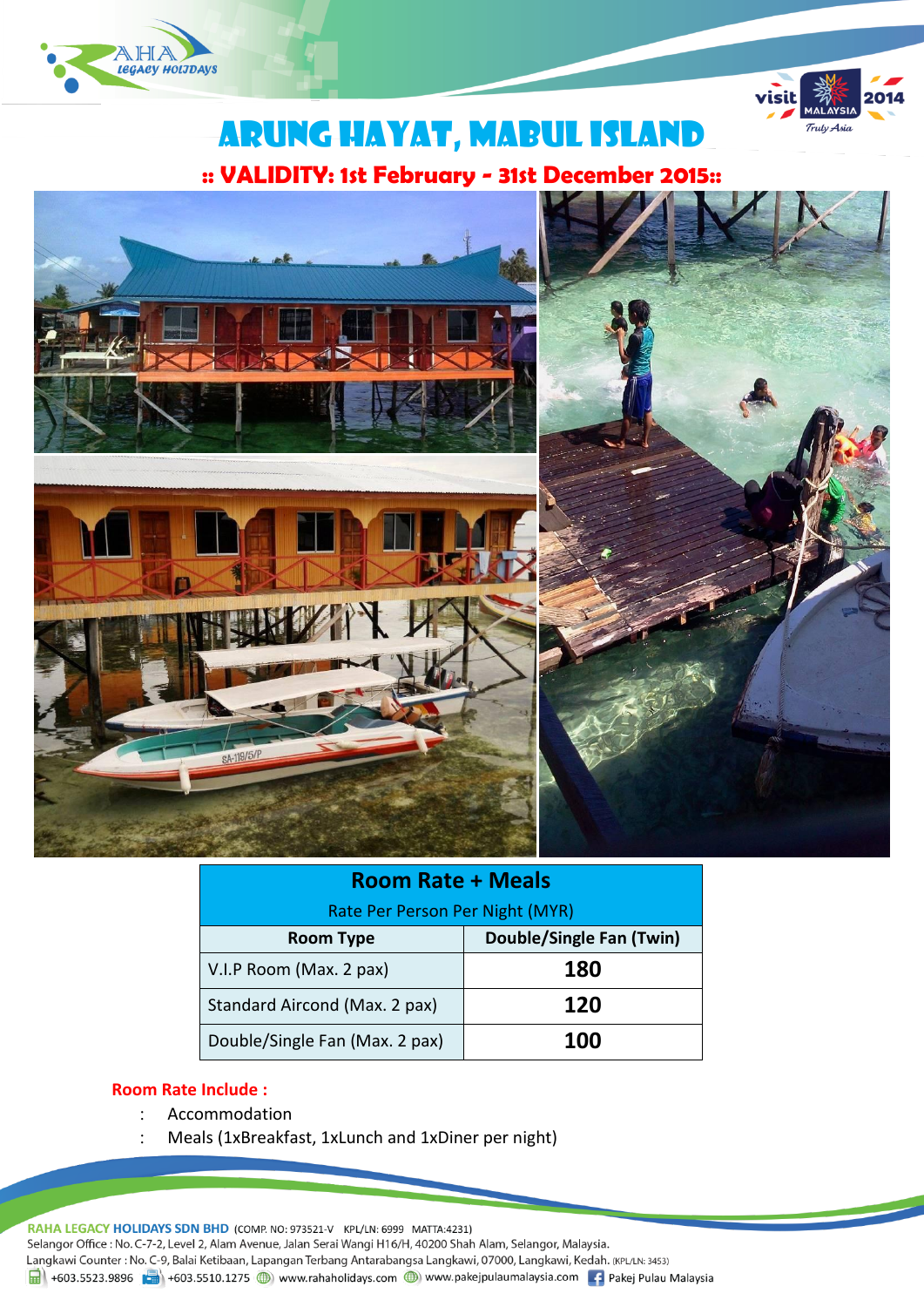

| <b>Fullboard Snorkelling Package</b> |                                 |                                |
|--------------------------------------|---------------------------------|--------------------------------|
| Rate Per Person (MYR)                |                                 |                                |
| <b>Package/Room Type</b>             | <b>Double/Single Fan (Twin)</b> | <b>Standard Aircond (Twin)</b> |
| 2D1N                                 | 345                             | 365                            |
| 3D2N                                 | 445                             | 485                            |
| <b>Additional Night</b>              | 100                             | 120                            |

### **Fullboard Snorkelling Package Include :**

- Return boat transfer (Semporna Jetty Mabul Island Semporna Jetty)
- Accommodation
- Meals (1xBreakfast, 1xLunch and 1xDiner per night)
- 2 x Snorkelling Trip at Mabul Island and Kapalai Island
- : Semporna Jetty Fee
- Snorkelling gears
- Additional night inclusive 1xBreakfast, 1xLunch and 1xDiner per night

| <b>Diving Activities</b><br><b>Rate Per Person (MYR)</b> |           |  |  |
|----------------------------------------------------------|-----------|--|--|
| 3 Dives Mabul/Kapalai                                    | 240       |  |  |
| 2 Dives Mabul/Kapalai                                    | 180       |  |  |
| 1 Dive Mabul                                             | 100       |  |  |
| Equipment rental (per day)                               | $40$ /day |  |  |
| 3 Dives Sipadan (Advance booking required)               | 780       |  |  |
| Open Water Courses                                       | 1000      |  |  |
| <b>Advance Open Water Courses</b>                        | 900       |  |  |
| Rescue + EFR Courses                                     | 1400      |  |  |

### **All packages exclude:**

- Return airport transfers RM400/van (Tawau Airport Semporna Tawau Airport
- Return boat transfer RM110/person (Semporna Mabul Island Semporna)

### **Notes and Surcharge for All Rate :**

- Surcharge RM 25/person/night for School, Eve of Public and Public Holidays
- All rate not inclusive 6% GST
- Minimum 4 person per booking

RAHA LEGACY HOLIDAYS SDN BHD (COMP. NO: 973521-V KPL/LN: 6999 MATTA:4231) Selangor Office : No. C-7-2, Level 2, Alam Avenue, Jalan Serai Wangi H16/H, 40200 Shah Alam, Selangor, Malaysia. Langkawi Counter: No. C-9, Balai Ketibaan, Lapangan Terbang Antarabangsa Langkawi, 07000, Langkawi, Kedah. (KPL/LN: 3453) 1988 +603.5523.9896 + +603.5510.1275 + +603.5510.1275 + +603.5510.1275 + +603.5510.1275 + +603.5510.1275 + +603.5510.1275 + +603.5510.1275 + +603.5510.1275 + +603.5510.1275 + +603.5510.1275 + +603.5510.1275 + +603.5510.127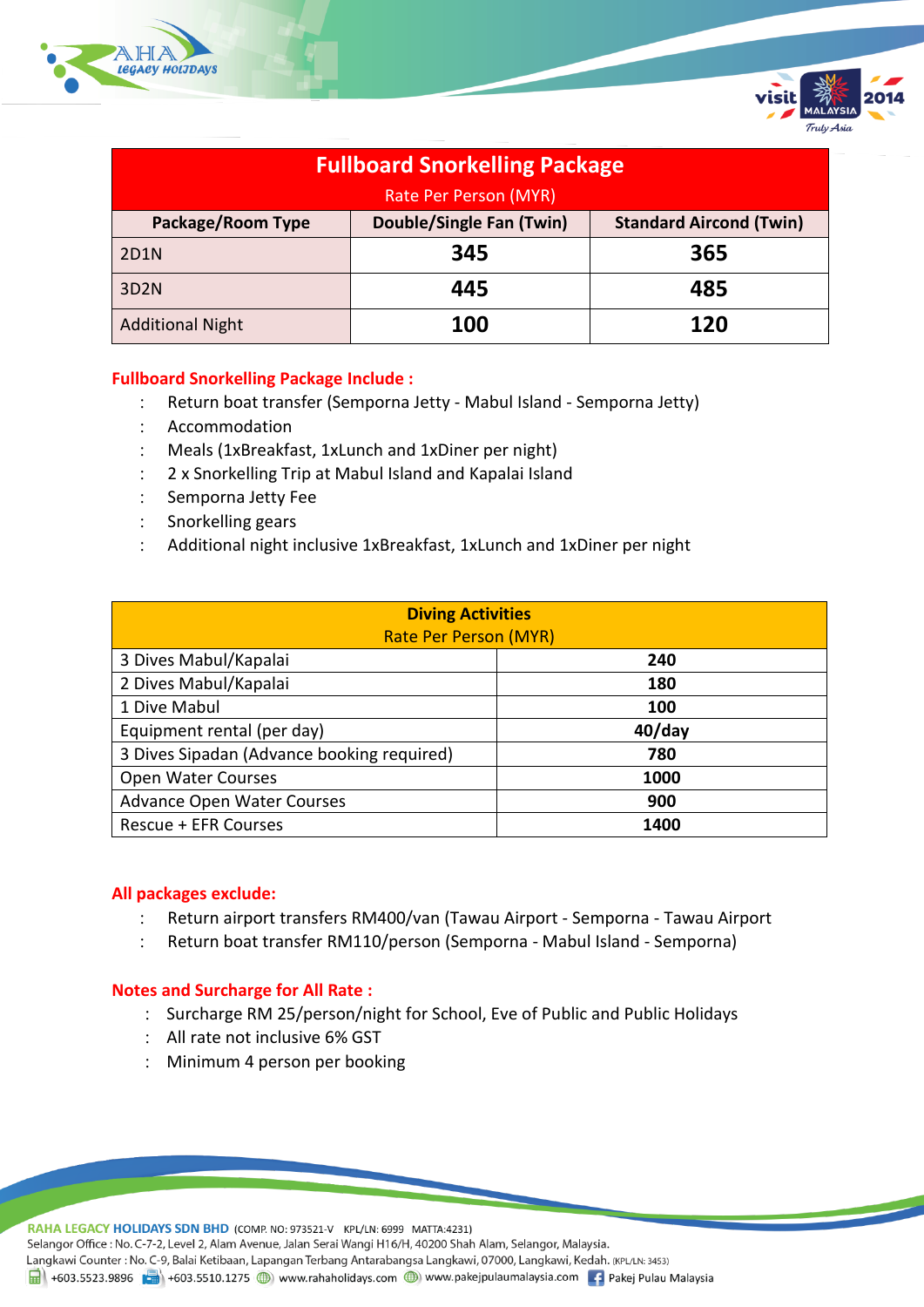



### **Itinerary :**

**Arrival Day:** 08.00 AM : Arrive at Semporna Jetty : Transfer to resort 08.45 AM : Arrive at resort 01.00 PM : Lunch 02.00 PM : Room Check In 02.30 PM : Snorkelling/Diving Trip (Kapalai Island/Mabul Island) 04.30 PM : Leisure Time 07.30 PM : Dinner : Leisure Time

#### **2nd Day:**

- 07.00 AM : Breakfast
- 09.00 AM : Leisure Time OR Snorkelling Trip
- 01.00 PM : Lunch
	- : Leisure Time OR Snorkelling Trip (Kapalai Island/Mabul Island)
- 07.30 PM : Dinner
	- : Leisure Time

#### **Departure Day:**

- 07.00 AM : Breakfast
- 09.00 AM : Checked-out

10.00 AM : Depart to Semporna Jetty.

- 10.45 AM : Arrive at Semporna Jetty.
	- : Going back to destination

*\*Management have right to alter/modify the package and the itinerary is subject to change without prior notice.*

*\*For 2D1N Package only Arrival Day and Departure Day applicable*

*\*For 4D3N Package and above 2nd Day Itinerary is applicable for 3rd day stay and so on.*

RAHA LEGACY HOLIDAYS SDN BHD (COMP. NO: 973521-V KPL/LN: 6999 MATTA:4231) Selangor Office : No. C-7-2, Level 2, Alam Avenue, Jalan Serai Wangi H16/H, 40200 Shah Alam, Selangor, Malaysia. Langkawi Counter : No. C-9, Balai Ketibaan, Lapangan Terbang Antarabangsa Langkawi, 07000, Langkawi, Kedah. (KPL/LN: 3453) 1988 +603.5523.9896 + +603.5510.1275 + +603.5510.1275 + +603.5510.1275 + +603.5510.1275 + +603.5510.1275 + +603.5510.1275 + +603.5510.1275 + +603.5510.1275 + +603.5510.1275 + +603.5510.1275 + +603.5510.1275 + +603.5510.127